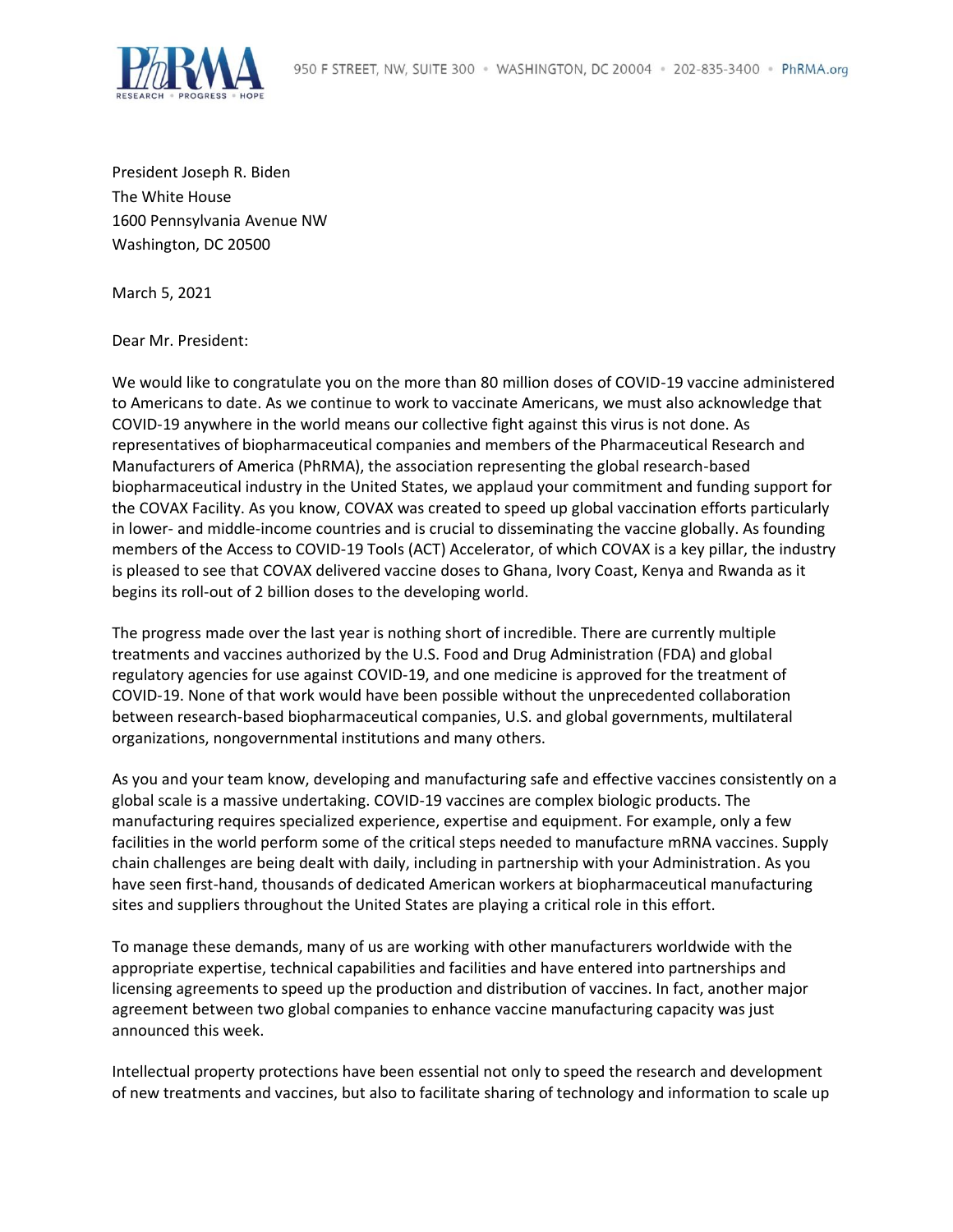

President Joseph R. Biden March 5, 2021 Page 2 of 5

vaccine manufacturing to meet global needs. Eliminating those protections would undermine the global response to the pandemic, including ongoing effort to tackle new variants, create confusion that could potentially undermine public confidence in vaccine safety, and create a barrier to information sharing. Most importantly, eliminating protections would not speed up production.

Unfortunately, in October, India and South Africa formally proposed to the World Trade Organization (WTO) Council for Trade-Related Aspects of Intellectual Property Rights (TRIPS) to suspend critical intellectual property provisions of the TRIPS Agreement. This includes the protection and enforcement of copyrights, industrial designs, patents and trade secrets on any COVID-19 innovation until widespread vaccination is in place globally. In requesting the waiver, India and South Africa argued without evidence that intellectual property is hindering the global response to the pandemic and that the waiver would help scale up research, development, manufacturing and supply of needed products.

The U.S. government has stood alongside other governments—including the European Union, United Kingdom, Japan, Canada, Switzerland, Brazil, and Norway—to oppose this waiver. We urge your Administration to maintain this longstanding support for innovation and American jobs by continuing to oppose the TRIPS IP waiver.

Intellectual property is the foundation for both the development and sharing of new technologies. Perhaps more than any other time in history, society is seeing and benefiting from the innovation supported by intellectual property. Despite the immense challenge of scaling manufacturing on novel technologies, current estimates are that COVID-19 vaccine manufacturers will supply approximately 10 billion doses by the end of 2021, enough to vaccinate the entire current global vaccine eligible population.

The biopharmaceutical industry remains committed to working with you and your team to bring this pandemic to an end as quickly as possible through the research, development, manufacture and distribution of vaccines and therapeutics for COVID-19.

Yours sincerely,

Stylu O. Ung

Stephen J. Ubl President and CEO PhRMA

De RR

David A. Ricks Chairman and CEO Eli Lilly and Company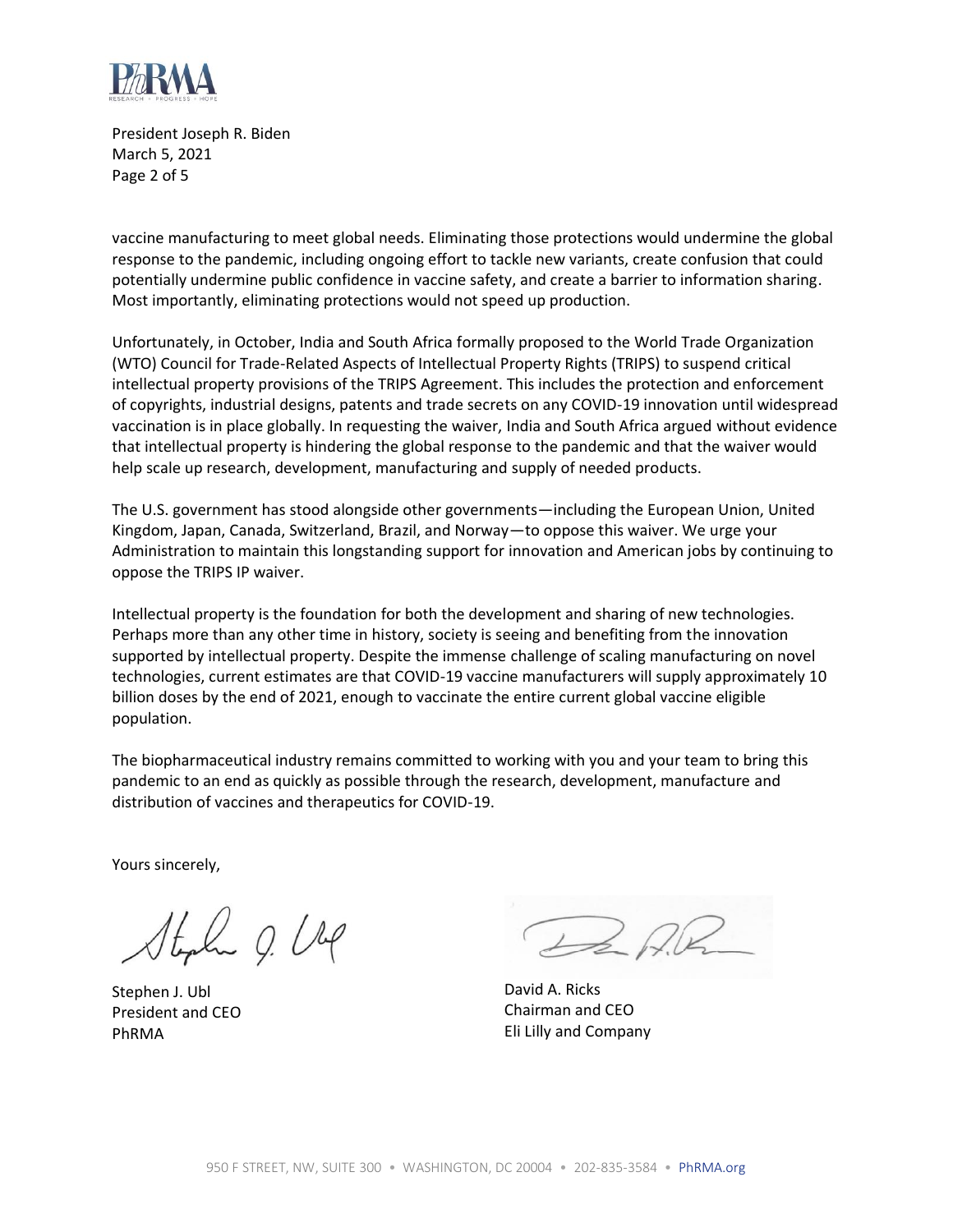

President Joseph R. Biden March 5, 2021 Page 3 of 5

Rawon Seguir

Ramona Sequeira President Takeda Pharmaceuticals U.S.A., Inc.

Whunh

Jeffrey R. Stewart Executive Vice President, Commercial **Operations** AbbVie

Robert X. Brodway

Robert A. Bradway Chairman and CEO Amgen Inc.

Mark Reisenauer Senior Vice President Astellas Pharma US Inc.

Pascal Soriot Executive Director and CEO AstraZeneca Pharmaceuticals LP

Vas Narasimhan, M.D. CEO Novartis

Sebastian Guth, PhD President of Pharmaceuticals, Americas Region Bayer AG

onny

Michel Vounatsos CEO Biogen, Inc.

<u> Heither I</u>

Jean-Jacques Bienaimé Chairman and CEO BioMarin Pharmaceutical Inc.

Jean-Michel Boers President and CEO Boehringer Ingelheim USA Corporation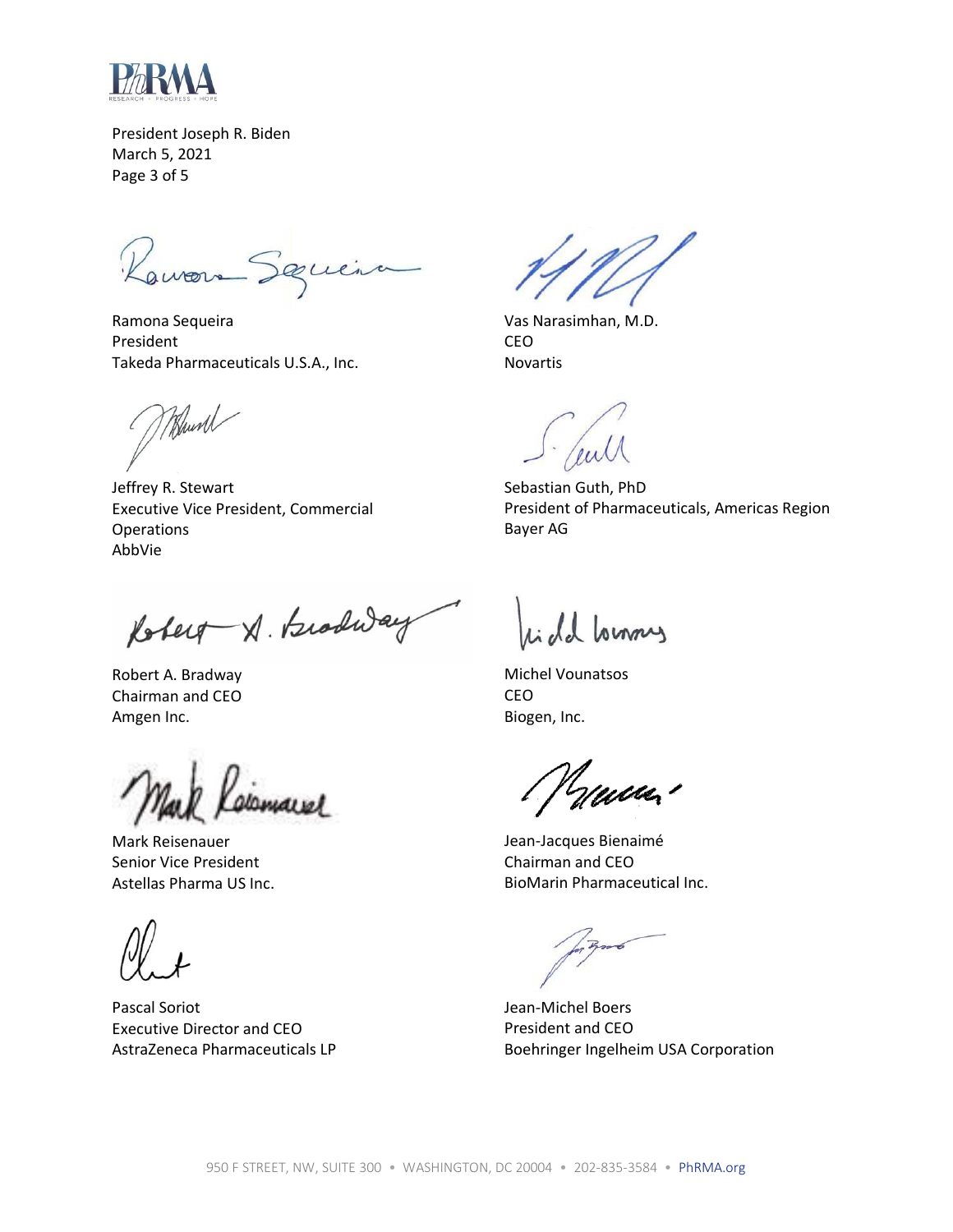

President Joseph R. Biden March 5, 2021 Page 4 of 5

Frensuri lo

Giovanni Caforio, M.D. Chairman of the Board and CEO Bristol Myers Squibb Company

Paul Perreault CEO and Managing Director CSL Behring

Ivan Cheung Chairman and CEO Eisai Inc.

Alexander Hardy CEO Genentech, Inc.

Daniel O'Day Chairman & CEO Gilead Sciences, Inc.

Emma Walmsley CEO GlaxoSmithKline

Hervé Hoppenot Chairman, President & CEO Incyte Corporation

Richard Paulson CEO, Ipsen North America Ipsen Biopharmaceuticals, Inc.

2 Taulent

Jennifer Taubert Executive Vice President Worldwide Chairman Pharmaceuticals Johnson & Johnson

Peter Anastasiou Executive Vice President, North America Lundbeck LLC